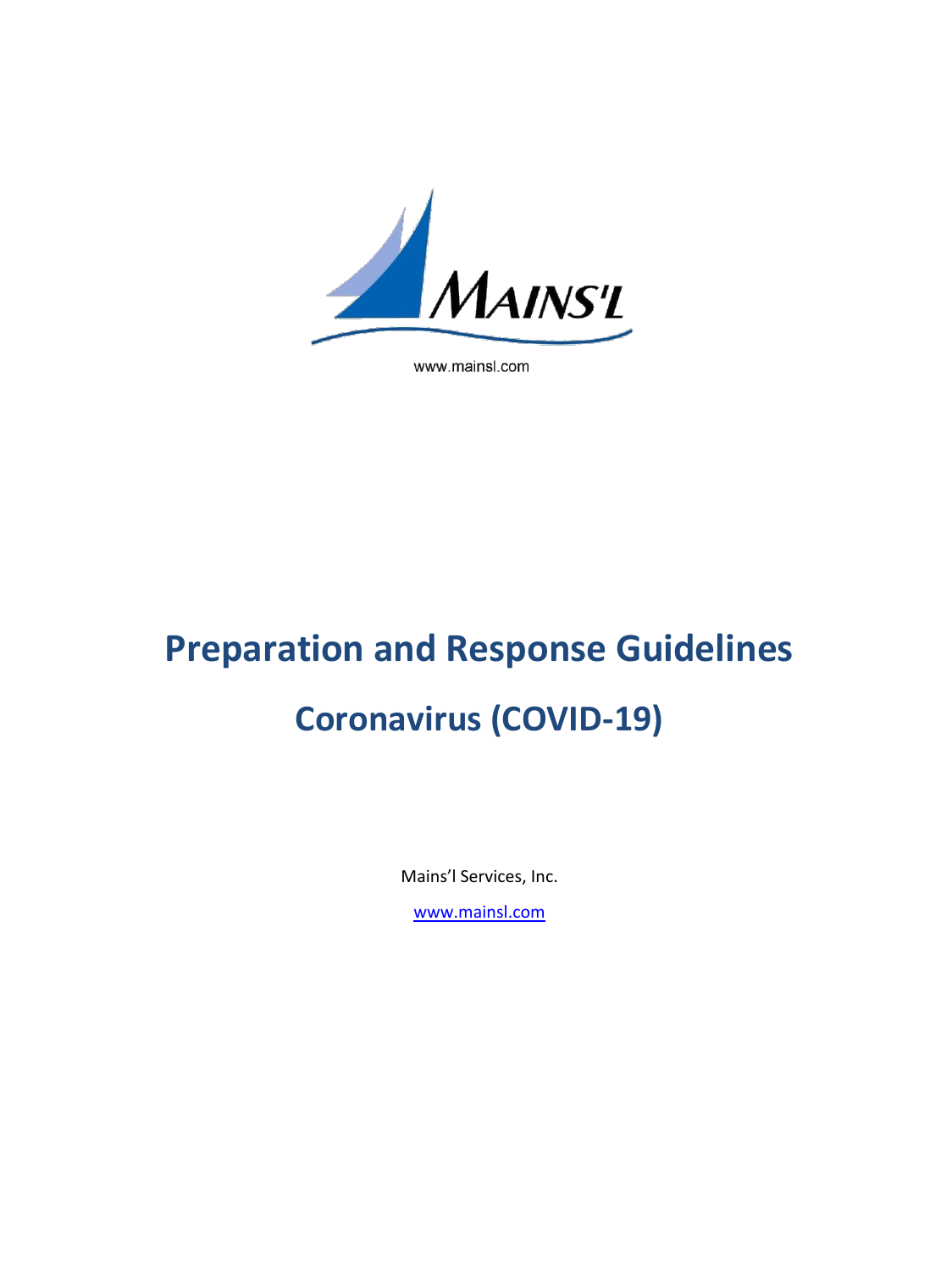# **INDEX: Mains'l Coronavirus Preparation and Response Guidelines**

| Overview                                               |                                                      | Page 3     |
|--------------------------------------------------------|------------------------------------------------------|------------|
| Section1: General Information                          |                                                      | Page 4     |
| Section2: Coronavirus Information / Signs and Symptoms |                                                      | Page 4     |
| Section 3: Monitoring & Containment                    |                                                      | Page 5     |
|                                                        | <b>Coronavirus Monitoring</b>                        |            |
| Section 4: Infection Prevention & Control              |                                                      | Pages 6-8  |
|                                                        | <b>Physical Distancing</b>                           |            |
|                                                        | Hygiene                                              |            |
|                                                        | Interaction with Community                           |            |
|                                                        | <b>Visitors</b>                                      |            |
|                                                        | <b>Cleaning and Disinfecting</b>                     |            |
|                                                        | Section 5: Response, Care and Treatment for COVID-19 | Pages 9-10 |
|                                                        | Response to Symptoms                                 |            |
|                                                        | Response to Positive Test Result                     |            |
|                                                        | Response to Testing/Positive results in Staff        |            |
| Section 6: Staffing                                    |                                                      | Page 11    |
| Section 7: Care of the People we Support               |                                                      | Page 11    |
| Section 8: Rights during Pandemic Events               |                                                      | Page 12    |
| Section 9: HIPPA Considerations                        |                                                      | Page 13    |
|                                                        |                                                      |            |

Appendix 1: Public Health Guidelines

Appendix 2: What to do if you are sick

Appendix 3: Mains'l Shift Guidelines

Appendix 4: How to Handwash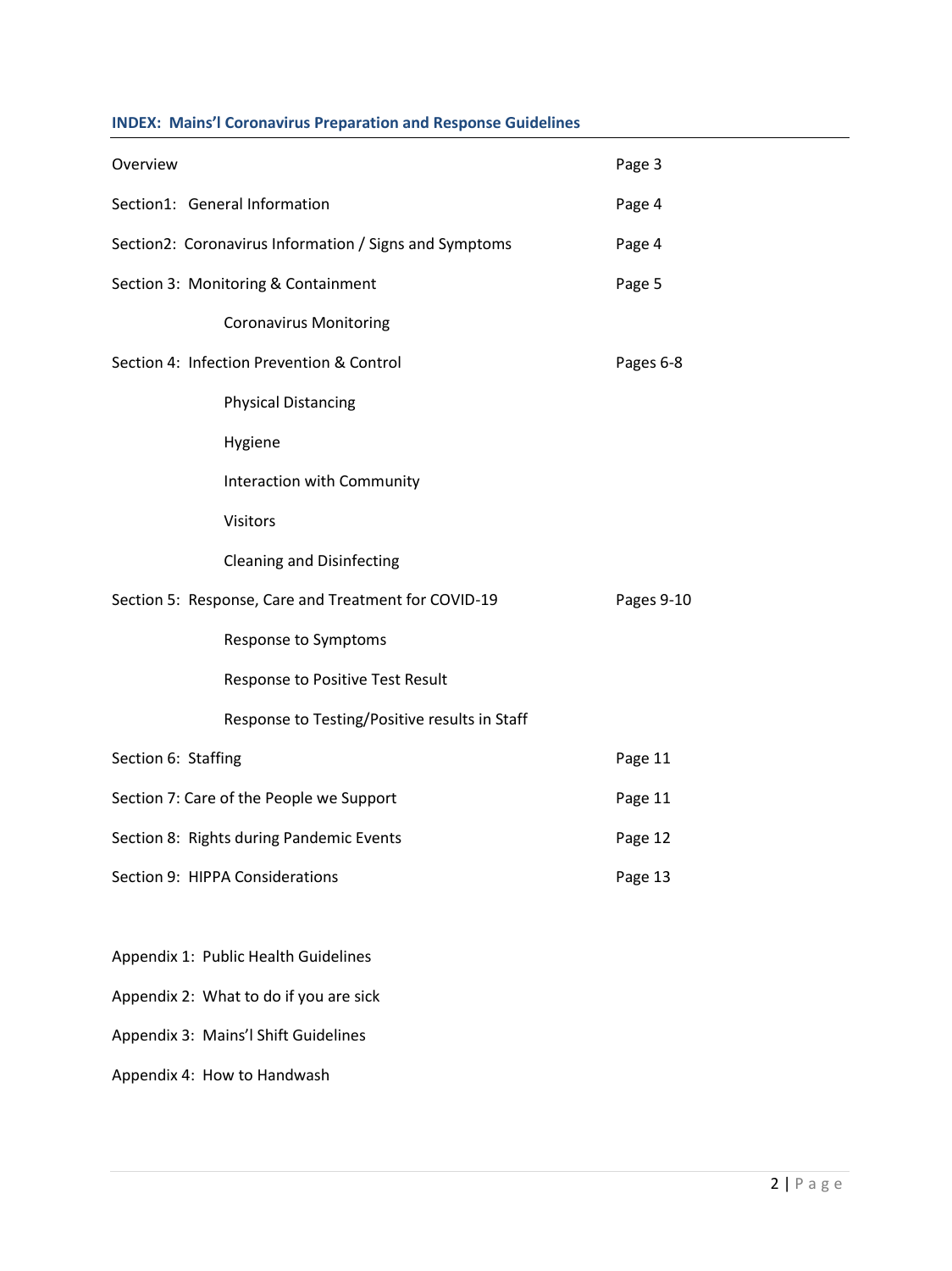#### **OVERVIEW PREVENTION, RESPONSE, AND PERSONAL PREPAREDNESS**

Our goal with this guidance is to provide education and best practice guidelines for: preparing, preventing, identifying and managing outbreaks of COVID-19. Mains'l strives to keep people happy, healthy and safe, while ensuring that all facets of our operations and our communications are timely and sensitive to people's rights and their unique needs.

Mains'l supports and employs individuals who may be vulnerable to COVID-19. Through education and the implementation of best practice guidelines, we can prevent illness and stop or slow the spread of COVID-19 and other related infections among our crew.

When Mains'l experiences a COVID-19 outbreak, organization leadership will contact the local health department and will follow any issued instructions. Any suspected or confirmed outbreak will be reported in California to the regional center, in Minnesota to the County, and in both states to the state health department and licensing entities. We will communicate any potential exposures to staff, families or visitors as soon as possible after addressing diagnosed individuals' acute needs. Any changes to programs that impact services for people will be made in partnership with the person and their team whenever possible.

#### **Personal Preparedness:**

- **Get the shot!** Vaccination is now readily available for COVID19. This is the single greatest individual step we can take to reduce risks posed by COVID19
- **STAY HOME if you are sick & Practice Physical Distancing** Staying home when you do not feel well is another way we all can contribute to a healthy and safe workplace. During outbreaks, keep a distance of 6-10 feet from other people when possible. Isolation and quarantine are also common healthcare practices used to control the spread of contagious disease by limiting people's exposure to it.
- **Face Coverings**: We strongly recommend all of our crew wear face coverings (i.e. cloth masks) while working with people supported; masking is especially critical when physical distancing is not possible. While statewide public health mandates are largely lifted, in many health care settings and businesses, masks continue to be required.
	- o *Why?* The vaccination is extremely effective and CDC no longer requires vaccinated individuals to wear cloth face coverings in public settings. **However, we feel it's important to continue masking in our service locations because**
		- **■** Those we support and employ are often at higher risk. In addition, for those who are immunocompromised, vaccination may be slightly less effective
		- Variants continue to emerge and vaccination may be slightly less effective
		- Our crew is not 100% vaccinated
- **Clean your hands often**. Using soap and water for at least 20 seconds is best. When not available, use an alcohol-based hand sanitizer that contains at least 60-95% alcohol. Avoid touching your face, too!
	- **Pay attention to possibly contaminated surfaces**. Use your knuckle to touch light switches, payment systems (check out /ATM) buttons, touchscreens etc. Wash hands after touching possibly contaminated surfaces. Keep a bottle of sanitizer with you for use when soap/water isn't available.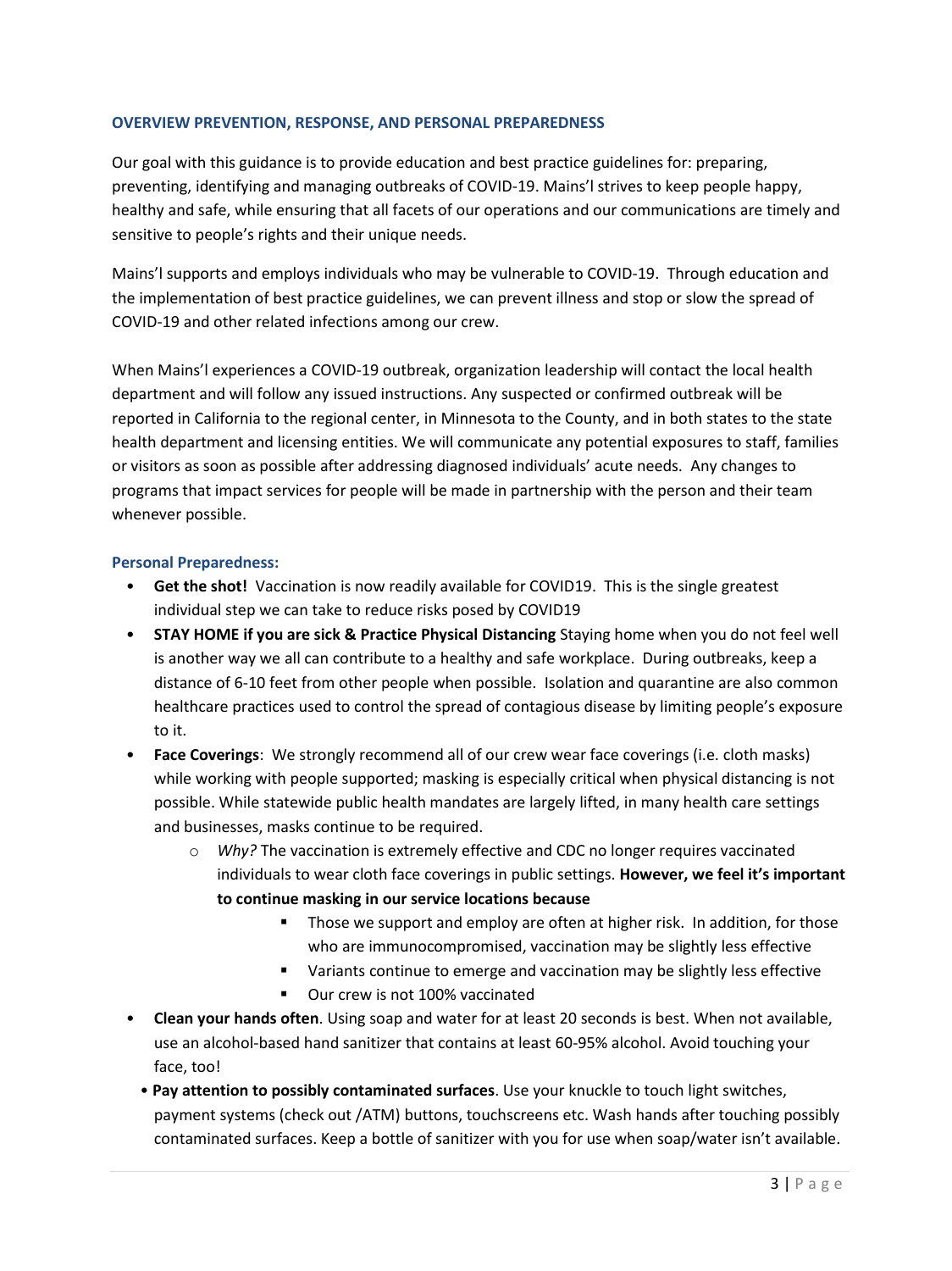- **Focus on YOUR overall well being.** 
	- **If you have not already done so, GET A COVID VACCINE**. Talk to your doctor if you have concerns about vaccination, or if it's been a while since your last visit!
	- **Stop smoking or vaping**. Reports seem to indicate the illness and mortality rate is much higher in smokers than non-smokers. A good motivator to quit!
	- **Exercise, eat well, and spend time outdoors.** Do what you can to be healthy.
- **Routinely clean** all frequently touched surfaces in the workplace, such as workstations, countertops, and doorknobs.

#### *Appendix 1: Public health guidelines*

# **SECTION 1: GENERAL INFORMATION**

#### **What is a Pandemic?**

Pandemic refers to the occurrence, of a novel infection that circulates around the globe. In basic terms, that means a disease that has spread widely across geographic regions. It has nothing to do with how many people actually get sick, how severe their sicknesses are, or how many people die.

#### **SECTION 2: CORONAVIRUS INFORMATION**

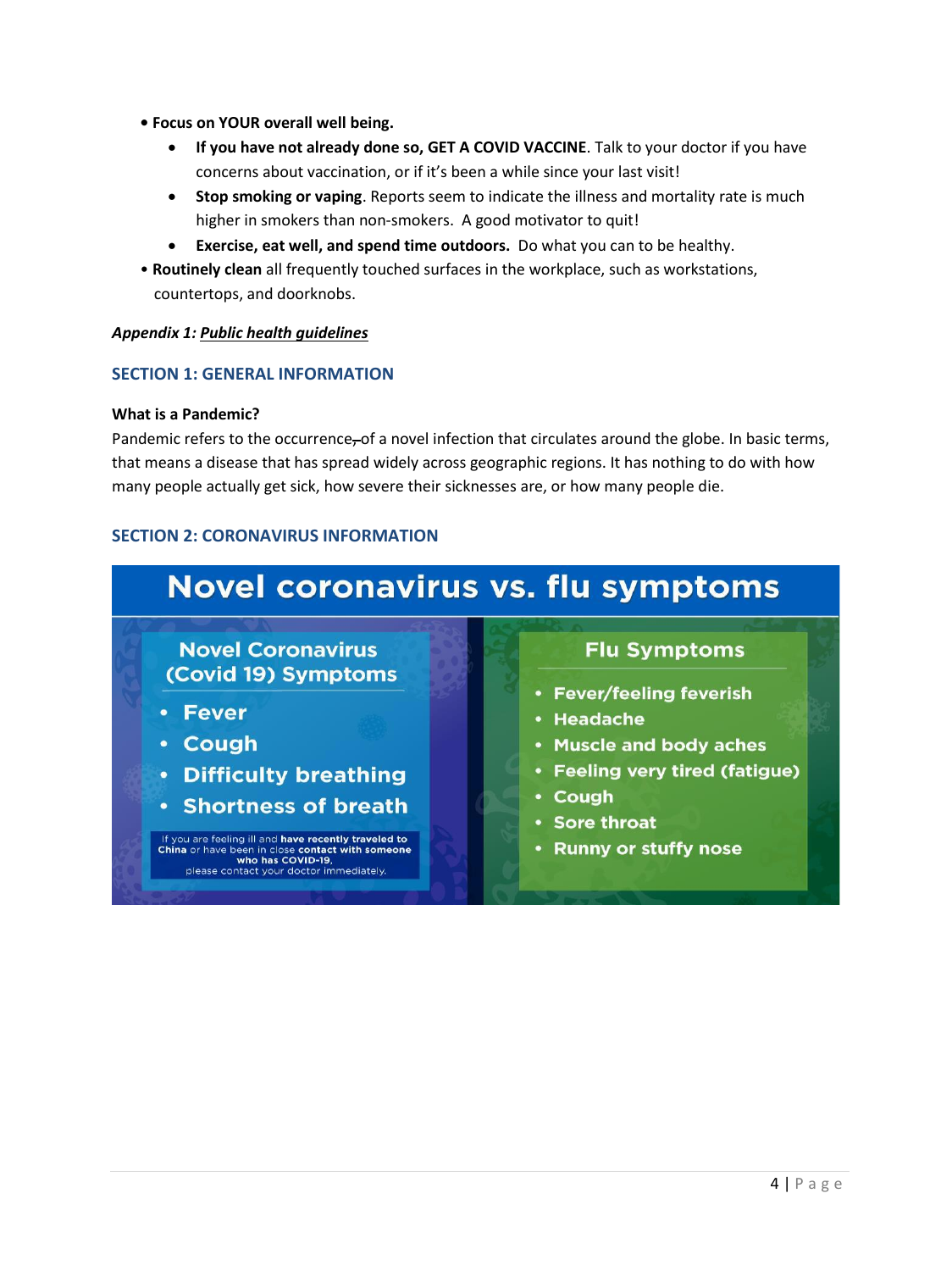# **Symptoms of coronavirus (Covid-19)**



#### **Symptoms and signs**

COVID-19 can be difficult to distinguish from other viral respiratory tract infections on clinical signs alone. If you think you have COVID-19 or related symptoms, get in touch with a doctor. They will let you know if/when you need to make an office visit or be tested for illness.

People with COVID-19 generally develop signs and symptoms, including mild respiratory symptoms and fever, on an average of 5-6 days after infection. Most common signs according to the CDC are listed below; this list does not include all possible symptoms.

Most common Symptoms:

- Fever or chills
- Cough
- Shortness of breath or difficulty breathing
- Fatigue
- Muscle or body aches
- Headache
- New loss of taste or smell
- Sore throat
- Congestion or runny nose
- Nausea or vomiting
- Diarrhea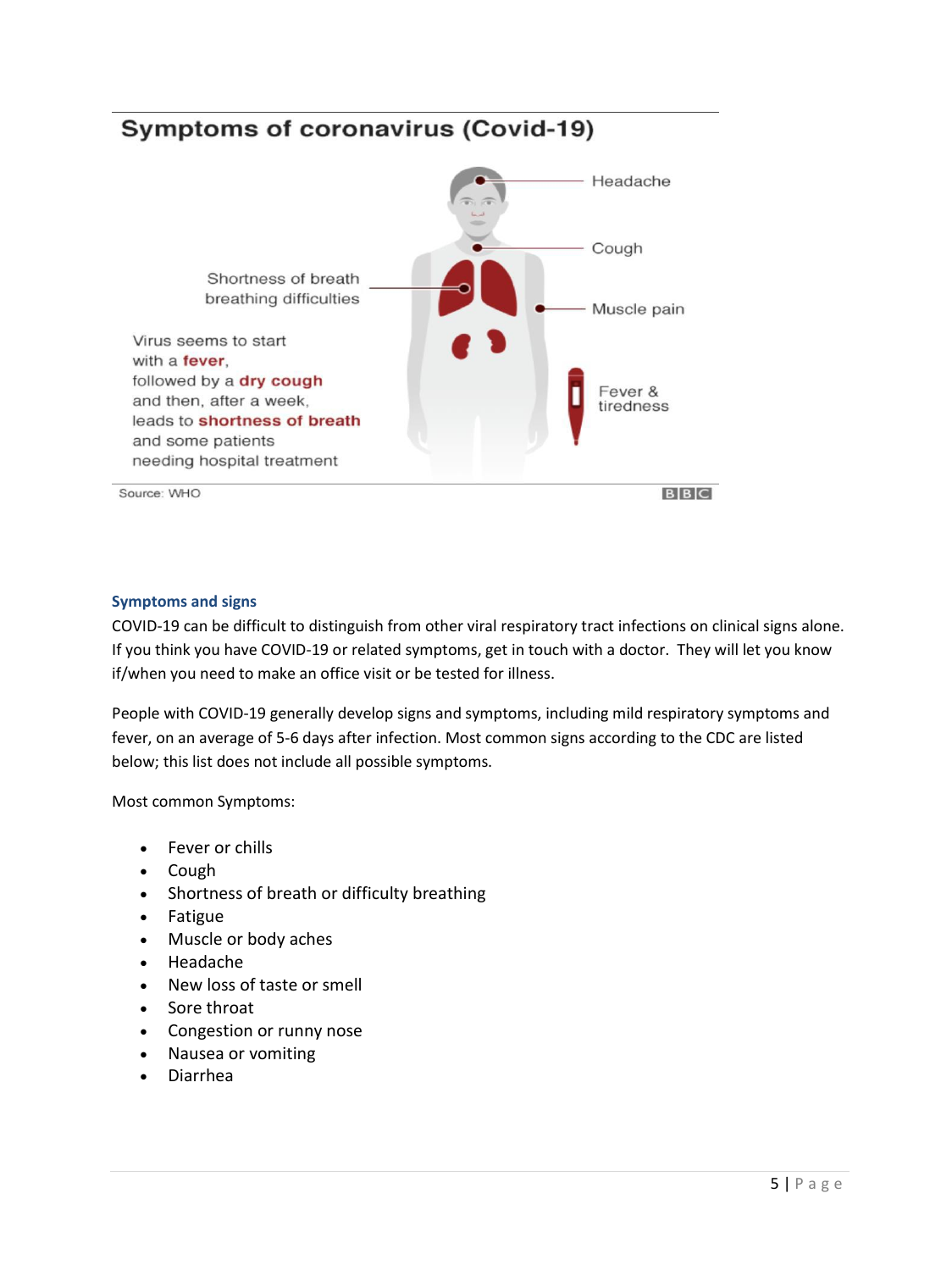Possible risk factors for progressing to severe illness may include, but are not limited to, older age, and underlying chronic medical conditions such as lung disease, cancer, heart failure, cerebrovascular disease, renal disease, liver disease, diabetes, immunocompromising conditions, and pregnancy.

Employees and people we support showing symptoms will be directed to contact their primary health care provider and if appropriate, visit a local testing site.

#### **Appendix 2:** *What to do if you are sick with coronavirus disease 2019 (COVID-19)*

#### **SECTION 3: MONITORING AND CONTAINMENT**

#### **Coronavirus Monitoring**

One aim of monitoring is to ensure early identification of symptoms in the people we support and staff. Identification early helps us to take actions for a better outcome, such as by partnering quickly with medical professionals to monitor the progression of the illness and provide the most appropriate interventions on a timely basis.

Monitoring and catching symptoms early also allows us to take action to reduce spread, such as

- Early notification of exposures (associated with shorter duration of outbreaks)
- Prompt implementation of additional measures, such as KN95 masks, to reduce spread
- Early isolation/source control for those exposed (limiting pre-symptomatic spread)

**All staff and visitors are asked to sign in at every location**, recording the time and their temperature at that time. Sign in screenings allow us to catch any early undetected symptoms. The sign in record also helps us to contact any visitors later, if we learn of a possible exposure to COVID. We ask that visitors contact us of they become ill in the two weeks following their visit.

Mains'l does not restrict contact based on travel. We encourage staff and those we support to use masks and follow the other hygiene practices to help them limit their exposure risk. Cloth or surgical masks for are recommended for all services staff, during all shifts, regardless of personal travel history.

All people who have symptoms will be treated as if they are COVID positive until test results are known. All people who have symptoms or are being tested are asked to inform the Mains'l Nurse ASAP.

#### **Appendix 3:** *Mains'l Shift Guidelines*

# **SECTION 4: INFECTION PREVENTION AND CONTROL**

#### **Key elements for infection control:**

- Physical distancing (6-10 feet between people)
	- o Use phone and zoom for meetings whenever possible
- Hand Hygiene (wash per WHO guidelines, scrubbing for at least 20 seconds)
	- o Hand sanitizer when soap/water is not available (60% alcohol)
- Source Control (keeping virus out of the air)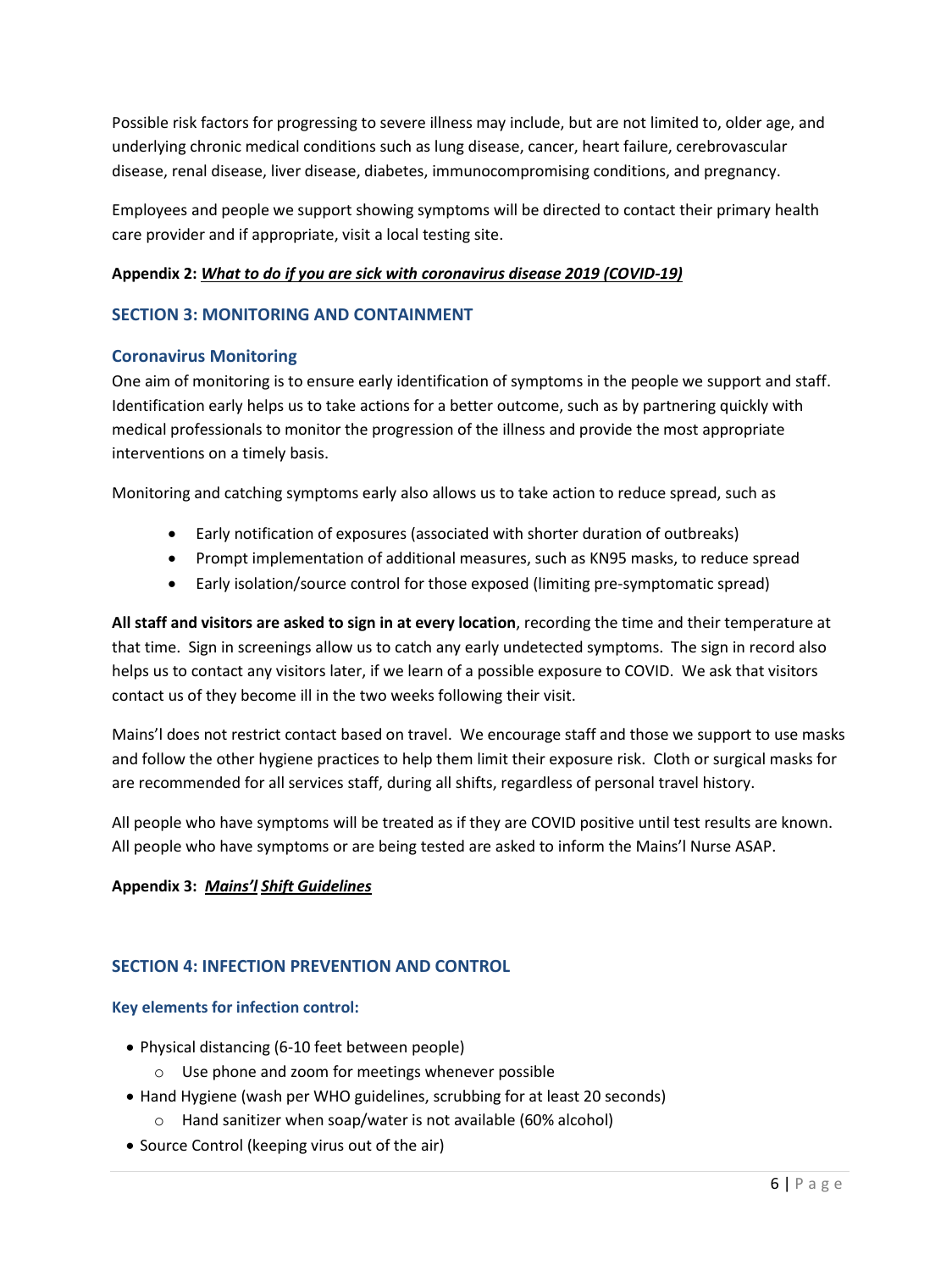- $\circ$  Wearing cloth masks (in public, anytime physical distancing can't be maintained at work)
- $\circ$  Using Face shields when assisting with physical care (e.g. bathing, eating, tooth brushing)
- $\circ$  Both staff and those we support are encouraged to use masks at any time that physical distancing isn't possible or may not be maintained.
- Regular cleaning and disinfecting
	- o Use approved cleansers, follow instructions
	- o <https://www.cdc.gov/coronavirus/2019-ncov/prevent-getting-sick/cleaning-disinfection.html>
	- $\circ$  Wash high contact surfaces 3x/day (doorknobs, light switches, phones, counters, etc)
- Develop habits like washing hands frequently, sneezing into a tissue or elbow, pushing buttons with a knuckle, "hands free" receptacles for paper towel/tissue disposal, and not touching your face
- Do not share food, utensils or cups/water bottles. Do not leave toothbrushes on counters.
- Thoughtful transportation: using masks, cohorting, limiting numbers per vehicle
- *Always stay home and isolate when sick*

The strategies for slowing down the spread of the virus include quarantine/isolation of known or highly suspected cases, **physical distancing** when well (avoiding large, crowded gatherings) and **good hygiene** (covering your cough by coughing into your elbow, hand washing, etc.).

**Physical distancing, sometimes called "social distancing"** means avoiding crowded places, large gatherings of people or close contact with a group of people. In these situations, viruses can easily spread from person to person through droplets in the air which are very small and spread easily when talking. In general, a distance of 3-6 feet will slow the spread most disease, but more distance is more effective since small droplets can hang in the air. Currently, 6-10 feet is the recommended distance.

**Hygiene:** Wherever possible, replace handshakes, hugs and kisses with elbow-bumps or practice notouch greetings. All staff, All people will perform hand hygiene:

- BEFORE initial contact, upon arriving for work
- BEFORE and AFTER meal prep/cooking, medication administration
- BEFORE and AFTER putting on gloves for personal care (toothbrushing, bathing, etc.)
- All means All: the people we support will be encouraged to perform and/or be assisted to perform hand hygiene regularly

CDC recommends washing hands with soap and water whenever possible because handwashing reduces the amounts of all types of germs and chemicals on hands. But if soap and water are not available, using a hand sanitizer with at least 60% alcohol can help you avoid getting sick and spreading germs to others.

Cloth masks and other supplies are available through our offices.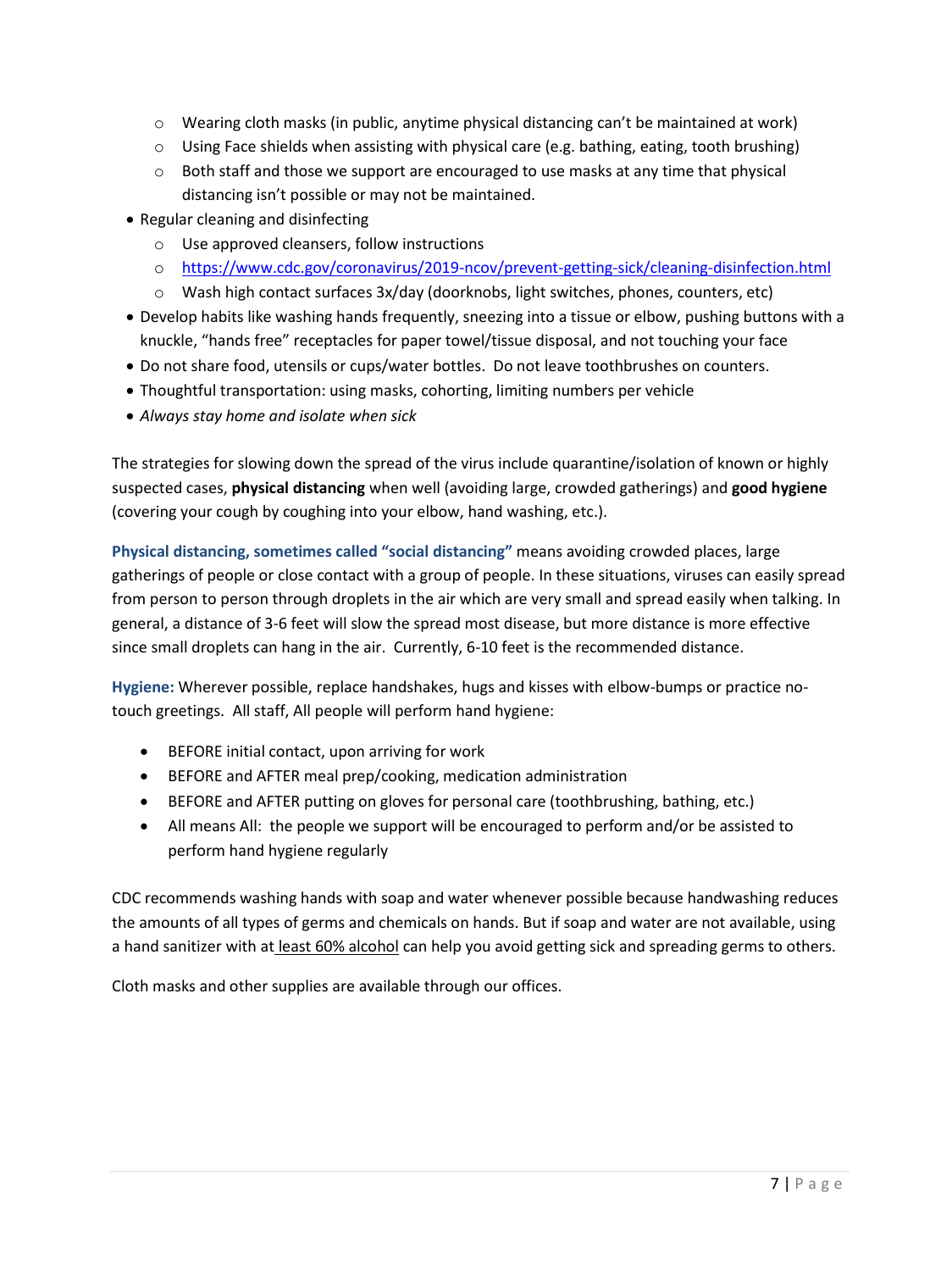#### **Appendix 4:** *How to Handwash / How to Hand-rub*

#### **Interaction with Community Members**

Social contact is critical –being a part of our community is important – and we encourage teams to carefully consider how to limit risks while engaging socially. This includes vaccination, wearing cloth face masks, ensuring as much physical distance as possible, and practicing good hand hygiene.

At this time, it's still important to be thoughtful about in-person events. Even outdoors, there is some risk of transmission and teams should discuss prevention measures appropriate for the individuals' involved. In person meetings and gatherings should utilize video conferencing whenever possible.

#### **Visitor restriction and signage:**

We strive to keep regular visitors and families of the people we support informed about our guidelines. Please work together to create safe ways to stay socially connected. Use technology as well as physically distant, outdoor activities when possible. Each person should carefully consider and be supported to manage risks as they pursue their relationships.

All those coming and going from our homes – including visitors – should be screened for temperature/symptoms and observed washing hands upon entry to the home. Encourage social distancing and use of masks during visits Anyone engaged in the visit should be encouraged to thoroughly wash hands immediately after the visit.

If someone supported in our homes tests positive for COVID-19, visitors are strongly discouraged at that location to prevent the spread of the virus. Exceptions may be granted for hospice or other special circumstances. Contact your senior manager with questions.

#### **Cleaning & Environmental Decontamination**

Because scientific understanding of this novel coronavirus is still evolving, the Mains'l COVID Response Team will follow new developments. The team will recommend changes to our practices, based on the emerging understanding of the virus and its transmission, in the hope of reducing viral spread.

To support the healthiest possible air in our homes, and in response to some concern that HVAC systems could contribute to viral spread, Mains'l has installed UV filtration systems in all of our homes. We encourage teams to keep the fan on and air circulating throughout the day.

While the risk of transmission from contaminated environmental surfaces and objects is not fully understood, we will follow disinfecting practices in all of our work places.

Clean frequently touched surfaces and objects at least daily (e.g., tables, countertops, light switches, doorknobs, phones, and cabinet handles) using a an approved household detergent

1. List of approved detergents: [https://www.cdc.gov/coronavirus/2019-ncov/prevent-getting](https://www.cdc.gov/coronavirus/2019-ncov/prevent-getting-sick/cleaning-disinfection.html)[sick/cleaning-disinfection.html](https://www.cdc.gov/coronavirus/2019-ncov/prevent-getting-sick/cleaning-disinfection.html)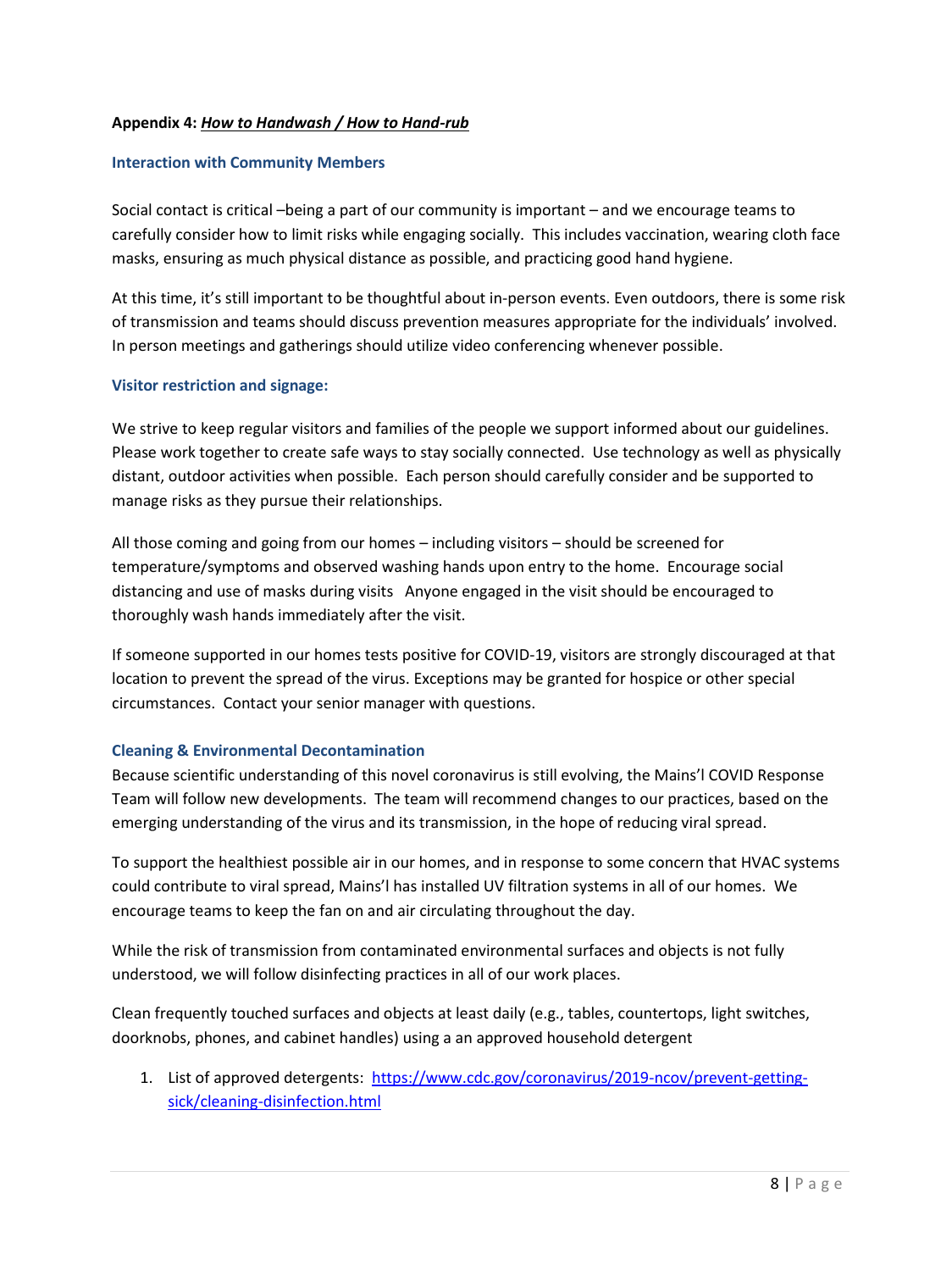- 2. First, clean dirt off of the surface. Then wipe the surface with disinfectant. Leave the surface you are cleaning wet with disinfectant for as many minutes as the product instructions require. This step is key, and people often miss this important step. It is not enough to just wipe a surface with a rag dampened with disinfectant.
- 3. Clean high-touch areas such as door handles, phones, remote controls, light switches and bathroom fixtures. Clean horizontal surfaces such as countertops, kitchen tables, desktops and other places where cough droplets could land frequently. The most important factors to disinfecting are cleaning frequently, thoroughly, and using the cleaning product correctly.

# *Always follow the disinfectant manufacturer's instructions for use, including:*

- Use the proper concentrations of disinfectant
- Allow required wet contact time
- Pay close attention to hazard warnings (e.g. avoid mixing products) and instructions for using personal protective items (e.g. gloves and eye protection)
- Use disinfectants in a sufficiently ventilated space

# **SUMMARY: The spread of respiratory viruses can be greatly reduced by hygiene measures (hand hygiene, cleaning), use of masks in public/social distancing, and isolation of infected individuals.**

#### **SECTION 5: RESPONSE, CARE AND TREATMENT FOR COVID-19**

Mains'l response to any outbreak of illness will be driven by the severity of the outbreak and the needs of those we support, their families, staff and community.

People who think they may have been exposed to COVID-19 or are experiencing symptoms should contact their healthcare provider to guide testing and treatment and inform the Mains'l Nurse.

#### **Response to COVID-19 Symptoms in People we Support**

Be alert for symptoms. If you have any concerns about someone's health or overall well being/energy level, take note of those concerns and contact the Mains'l Nurse as soon as possible.

If you believe someone may have COVID-19:

- **Isolate the infected person**, or cohort, and minimize contact with other people
- **Contact the Mains'l Nurse to discuss symptoms,** follow their instruction
- **Contact your supervisor/coordinator/ manager** when possible**.** They can call the potentially infected individual's healthcare provider and describe the person's symptoms
	- $\circ$  If directed to be tested for COVID-19, the person will be referred to the nearest testing site, tests take 1-3 days for results
- **Provide updates to Mains'l management staff and person's family** on a regular basis
- **Seek prompt medical attention if the illness is worsening** (e.g., difficulty breathing). Before seeking care, call the healthcare provider and tell them that the individual may have, or are being evaluated for, COVID-19. Put on a facemask before they enter the health care facility for evaluation or treatment. Follow the facility's instructions for parking and for entrance to the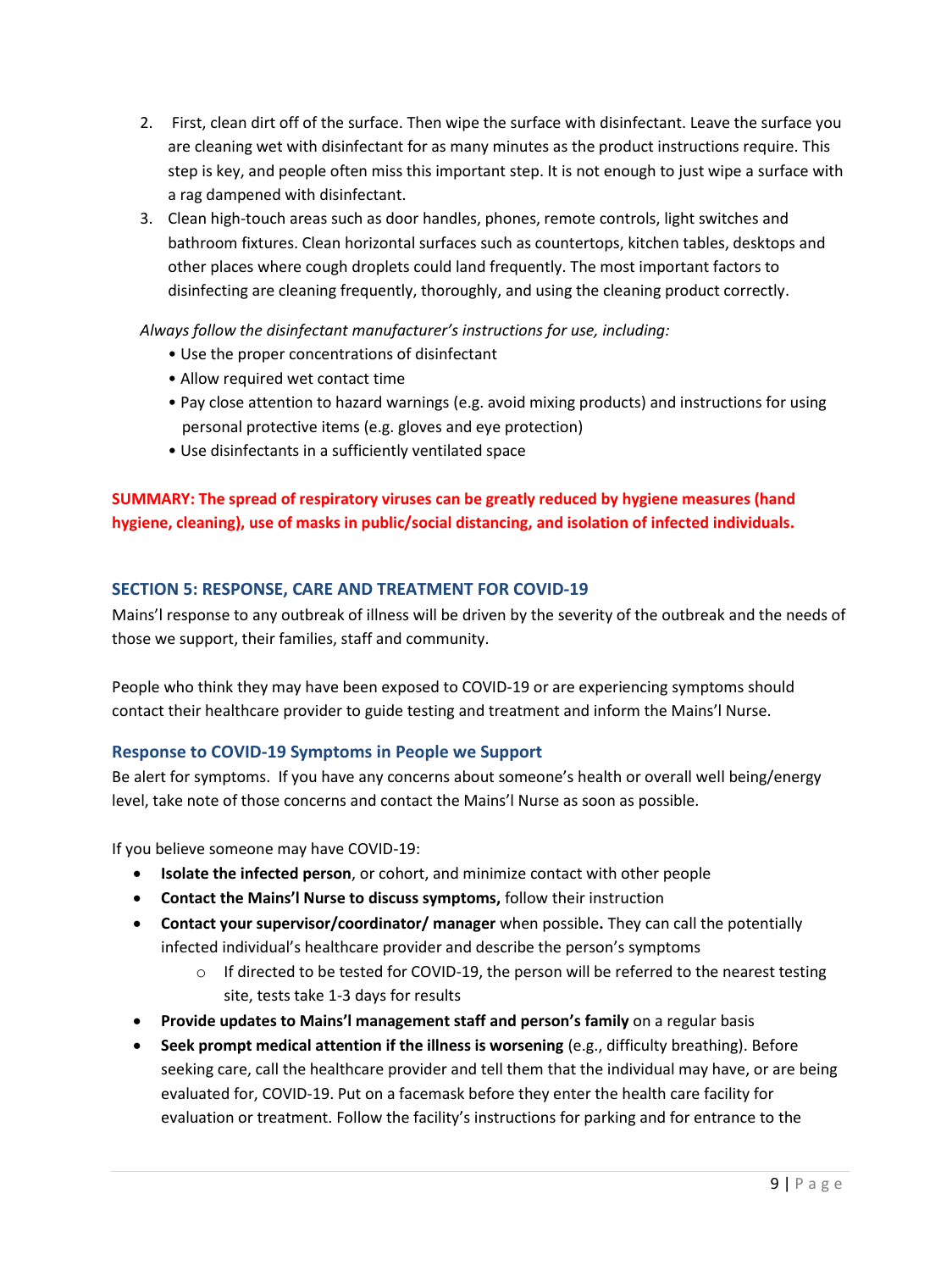building. Following these instructions will help the healthcare provider's office to keep other people in the office or waiting room from getting infected or exposed.

- **If there is a medical emergency and you need to call 911, notify the dispatch personnel that the individual may have, or are being evaluated for COVID-19.** If possible, encourage everyone to put on a facemask before emergency medical services arrive.
- **Encourage air ventilation,** open windows, use fans, and when possible close off the area the sick person is isolating in
- **Continue to disinfect common areas often and well**, isolation areas are not a priority for cleaning until after the period of isolation is over.

# **Response to Positive COVID-19 Test in People we Support**

Contact the Mains'l Nurse as soon as possible to report the positive result. Mains'l will contact guardians and other team members as soon as possible after a positive result.

The Nurse and Senior Manager will be in contact with State Health Department to report and track contacts/exposures. Mains'l will inform staff or visitors who may have been exposed as soon as possible, without disclosing the name of the individual who tested positive.

Continue to isolate, follow instructions for use of PPE when in contact with the person, and follow the health care provider's recommendations for care and tracking of symptoms. Continue shift protocols and

- **Provide updates to Mains'l management staff and person's family** on a regular basis
- **Seek prompt medical attention if the illness is worsening** (e.g., difficulty breathing). Before seeking care, call the healthcare provider and tell them that the individual has COVID-19. Follow the facility's instructions for parking and for entrance to the building. Following these instructions will help the healthcare provider's office limit exposure to anyone in the office.
- **If there is a medical emergency and you need to call 911, notify the dispatch personnel that the individual may have, or are being evaluated for COVID-19.** If possible, ensure everyone has a facemask on before emergency medical services arrive.
- **Ensure there is adequate ventilation,** open windows when possible and close off the area the sick person is isolating in, so that others don't enter the area.
- **Continue to disinfect common areas thoroughly and regularly**, isolation areas are not a priority for cleaning until after the period of isolation is over; staff should be in full PPE when entering isolation areas. Be sure to thoroughly disinfect the area where PPE is put on and removed.

As the person we support recovers, Mains'l will seek the guidance of both the health department and the recovered person's medical provider to determine when physical isolation can be ended.

# **Response to Positive COVID-19 Test in Mains'l Staff**

Mains'l staff are asked to contact the Mains'l Nurse as soon as possible to report the positive result. The Nurse and Senior Manager will be in contact with the State Health Department to report and track contacts/exposures. Mains'l will inform staff or visitors who may have been exposed as soon as possible, without disclosing the name of the individual who tested positive.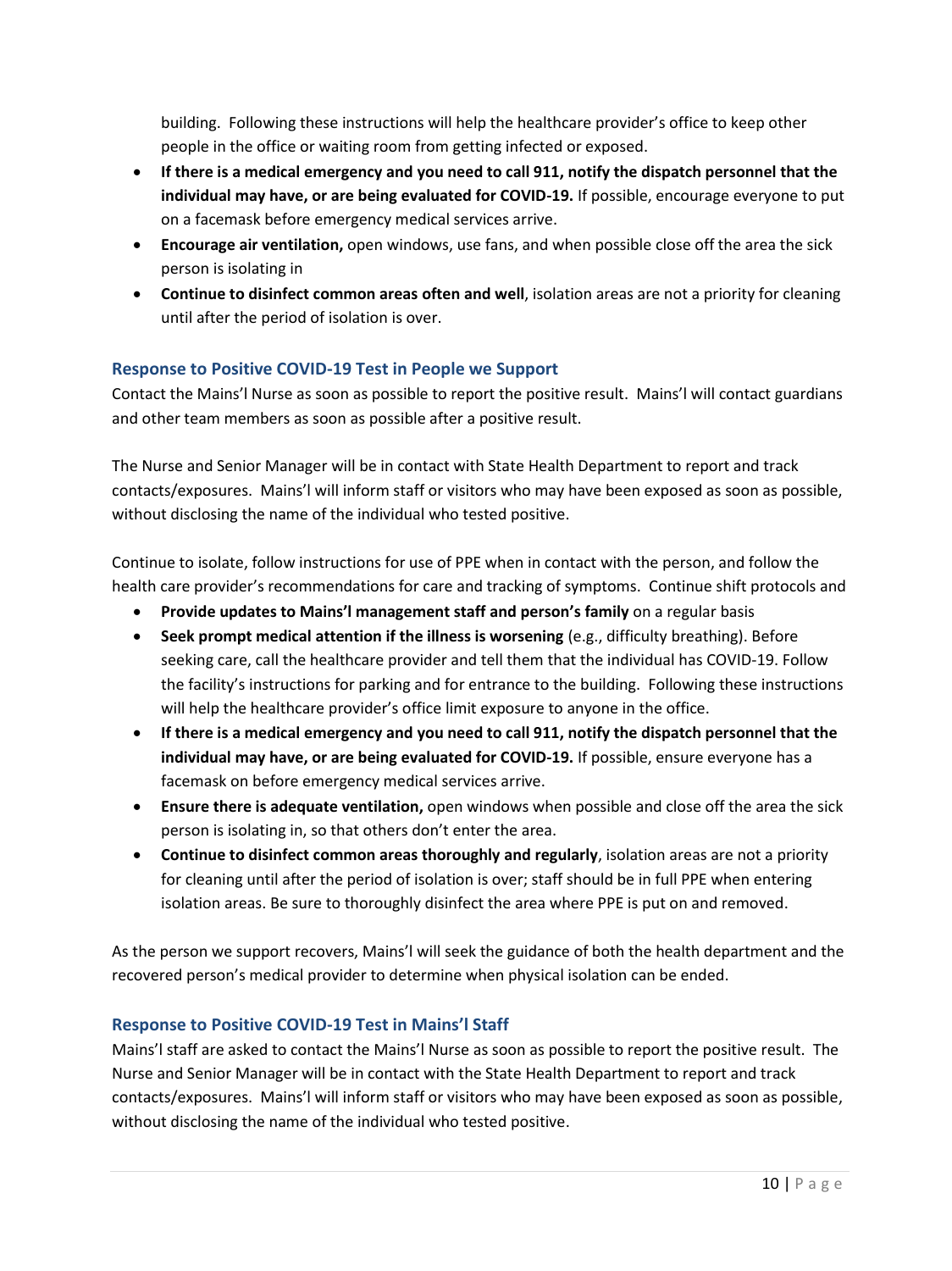The date of return to work for a recovered person will be determined with the guidance of both the State health department and the person's medical provider.

# **Care and Treatment for COVID-19**

There is no specific antiviral treatment recommended for COVID-19. People with most cases of COVID-19 will recover at home, as they would for other respiratory viral illnesses. Supportive care to help relieve symptoms include:

- **Drinking plenty of liquids**. Choose water, juice and warm soups to prevent dehydration.
- **Rest.** Get more sleep to help the immune system fight infection. Individuals may need to change their activity level, depending on the symptoms.
- **Consider fever & pain relievers.** Use an over-the-counter pain reliever, such as acetaminophen (Tylenol) ) to combat the achiness associated with the virus. It is not recommended to use ibuprofen or advil. We learn more every day, so please talk to your/the person's primary care provider and follow the doctors recommendations.
- **Get fresh air outdoors, as able.**

In most cases people will recover at home. **For severe cases,** treatment should include care to support vital organ functions which will occur in a hospital.

Support staff will be encouraged to follow recommendations of the Departments of Health for use of PPE when supporting someone that is suspected or confirmed positive for COVID 19. This will include use of face masks, shields and PPE when providing care for a person with a positive test result.

Mains'l will work with recovered staff persons individually to plan for their return to work. We will be informed by both the person's health care provider's recommendations and the health department's requirements.

#### **SECTION 6: STAFFING**

Staffing will continue to be a critical issue for Mains'l. There are no restrictions prohibiting staff from working at multiple sites but caution will be used to limit contacts whenever possible. Mains'l will attempt to maintain standard staffing ratios, until such time an outbreak results in excessive absences. Mains'l will endeavor to provide care using existing staffing resources because of the differing nature of each site as well as the fluidity of the current situation.

Staffing responses will be individually tailored to each location and its unique needs, with the input of the person we support and their team whenever possible. Creative staffing may be necessary should Mains'l be overwhelmed with absences during an outbreak.

Allocation of staff in an Outbreak

• Once isolation measures are in place, to further reduce the risk of transmission, it is preferable to allocate specific (non-symptomatic) staff to the care of the people we support who are ill.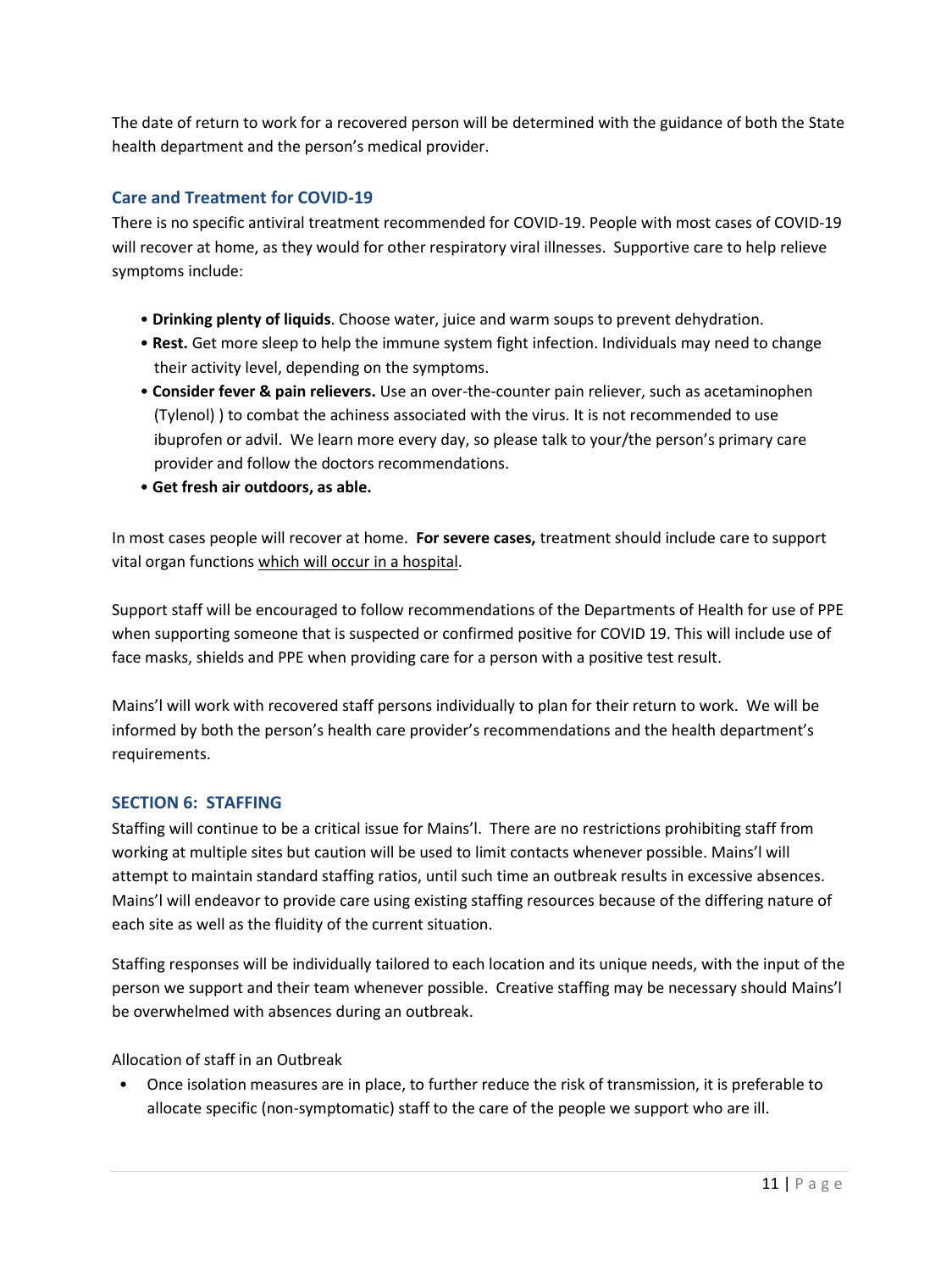- Full PPE should be worn when working with people who have tested positive for COVID-19 (gloves, gowns, KN-95 masks, face shields, and if desired a hair covering)
- Staff members, whether or not they work during an outbreak, should continue to self-monitor for signs and symptoms of illness, self-exclude from work if unwell, and contact the Mains'l Nurse as soon as possible if they show symptoms

# **SECTION 7: CARE OF THE PEOPLE WE SUPPORT**

*The level of care to be provided to the people we support in residential settings during a pandemic is dependent upon the needs of the individual during their illness and staffing levels available.*

Mains'l staff will consult with the full team and local health department staff to assess whether the current home is appropriate for home care. **Considerations for care at home include whether:**

- The individual is stable enough to receive care at home
- Appropriate staffing is available at home
- Supplies are available (disinfecting, pulse oximeters, recommended personal protective equipment)
- There is a separate bedroom and bathroom where the individual can recover without sharing immediate space with others, or a rigorous plan for disinfecting after use
- Resources for access to food and other necessities are available.
- The individual and other household members have access to recommended personal protective equipment and are capable of adhering to precautions recommended as part of home care or isolation (e.g., respiratory hygiene and cough etiquette, hand hygiene)

All the people we support with acute respiratory infections (ARI) may be requested to remain in their rooms or designated areas when inside the home. The people we support with acute respiratory infections may be asked to isolate in a designated home or to be cohorted (grouped) with others exhibiting like symptoms, if appropriate, to help reduce spread and/or ensure adequate staffing.

Mains'l house manager will work with the person, their guardian and their medical team to determine which medical cares and treatments are essential during illness and recovery. Some medications or treatments may be discontinued during recovery for the well being of the person or to reduce the possibility of viral transmission. Any such changes will be guided by the physician and discussed with the team. If available, the Manager will also ensure consent for administration of treatments.

#### *The minimum basic care will be provided:*

- Medication administration
- Essential personal care
- Ongoing assessment of care needs
- Maintaining regular communication with the relatives/substitute decision makers for the people we support to keep them updated and connected
- Unless the physician deems the visit to be critical for the person, non urgent medical appointments will be cancelled and rescheduled
- Mains'l will provide opportunity to go outside of the house